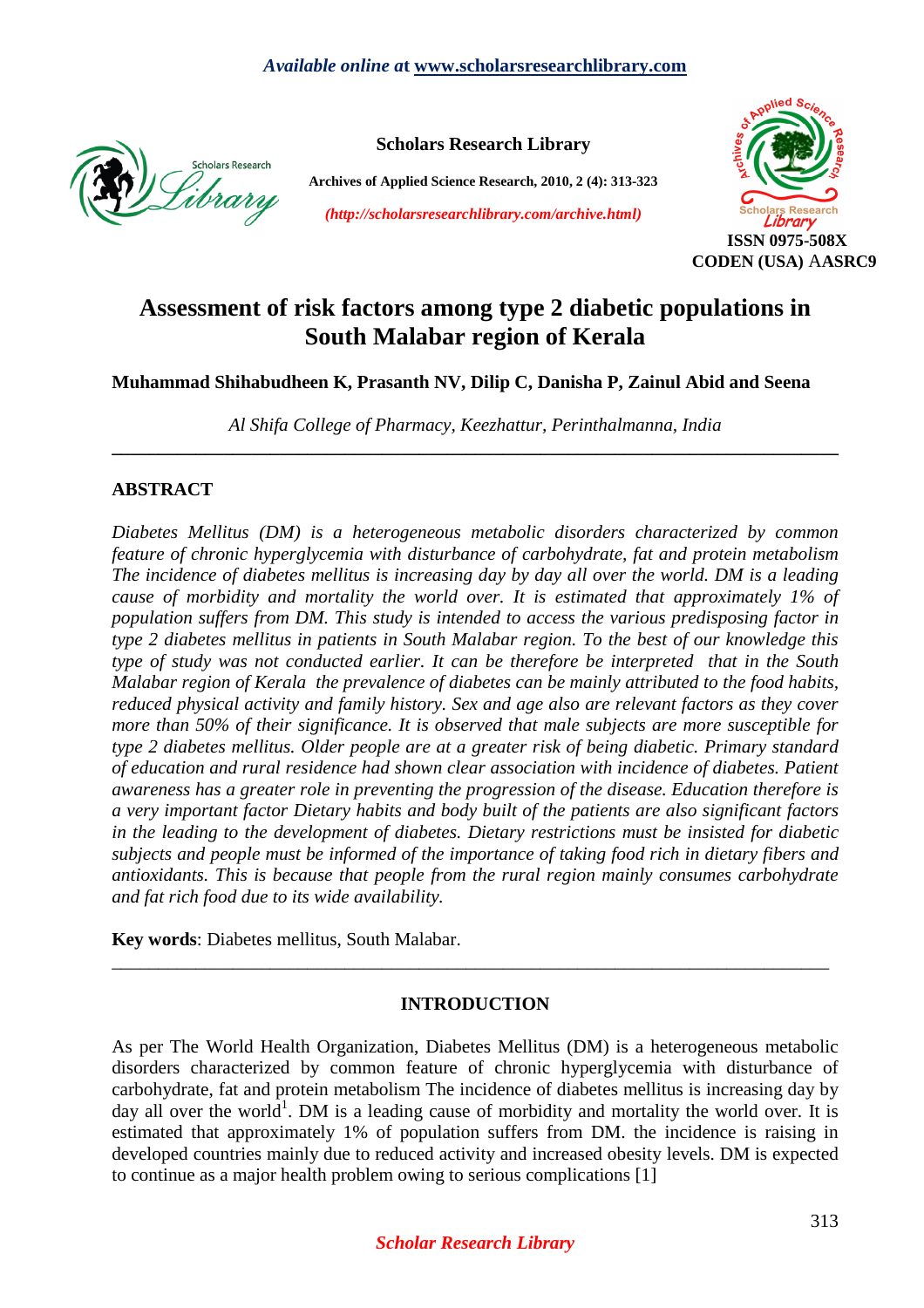The epidemic of type 2 diabetes mellitus is ever increasing in developed and developing countries in spite of the enormous facilities available to control its growth. The goal of pharmaceutical care is to improve patient health outcomes by assuring effective, safe and costeffective drug therapy. Before the commencement of any kind of management measures it is important to assess the various factors contributing to the occurrence of the disease so that by limiting these factors the progression of the disease in diabetic patients can be controlled. As well as the chance of occurrence of type 2 diabetes mellitus in susceptible individuals can be prevented by reducing the exposure to the specific pre disposing factor that has been ruled out. So this study is intended to access the various predisposing factor in type 2 diabetes mellitus in patients in South Malabar region. To the best of our knowledge this type of study was not conducted earlier.

*\_\_\_\_\_\_\_\_\_\_\_\_\_\_\_\_\_\_\_\_\_\_\_\_\_\_\_\_\_\_\_\_\_\_\_\_\_\_\_\_\_\_\_\_\_\_\_\_\_\_\_\_\_\_\_\_\_\_\_\_\_\_\_\_\_\_\_\_\_\_\_\_\_\_\_\_\_\_*

The general objective is to study the various predisposing factors for type 2 Diabetes Mellitus in the South Malabar region of Kerala.

The specific objectives are to assess and compare the predisposing factors for type 2 Diabetes Mellitus among;

- Male and Female patients
- In three different age groups-18 30 years,  $31 45$  years,  $46 60$ , and  $60$  and above.
- In patients at different educational levels.
- In subjects with different body built
- In people with different food habits.
- In subjects with different physical activity levels.
- Different area of residence.
- Subjects with a family history of DM for their parents, identical twins or siblings.
- In subjects engaged in various occupations and different physical activity levels.

# **MATERIALS AND METHODS**

## **Study design:**

A prospective observational study was carried out in 206 subjects from either sex with a prehospital diagnosis of Diabetes Mellitus.

## **Study site and duration:**

This study was conducted at various hospitals in and around the South Malabar region of Kerala in South India. Hospitals belonging to all categories like primary, secondary, tertiary and multi specialty hospitals were included for the study. Al Shifa hospital, Perinthalmanna, Ramadas clinic and nursing home, Perinthalmanna, EMS co operative hospital and research centre, Perinthalmanna, Malabar institute of medical sciences, Calicut, Malabar diabetic clinic, Calicut, Red Crescent hospital, Calicut were some of the hospitals that provided relevant data for the purpose of the study. The study was conducted for over a period of seven months commencing from September 2009 to March 2010.

The patients were enrolled in to the study on the basis of inclusion and exclusion criteria.

# **Inclusion criteria:**

- 1. Patients or subjects of either sex of age more than 18 years.
- 2. Only those patients with a pre-hospital diagnosis of DM as reported by the patient, general practitioners or the hospital notes provided that was recently reported.
- 3. Those who were willing to participate in interview.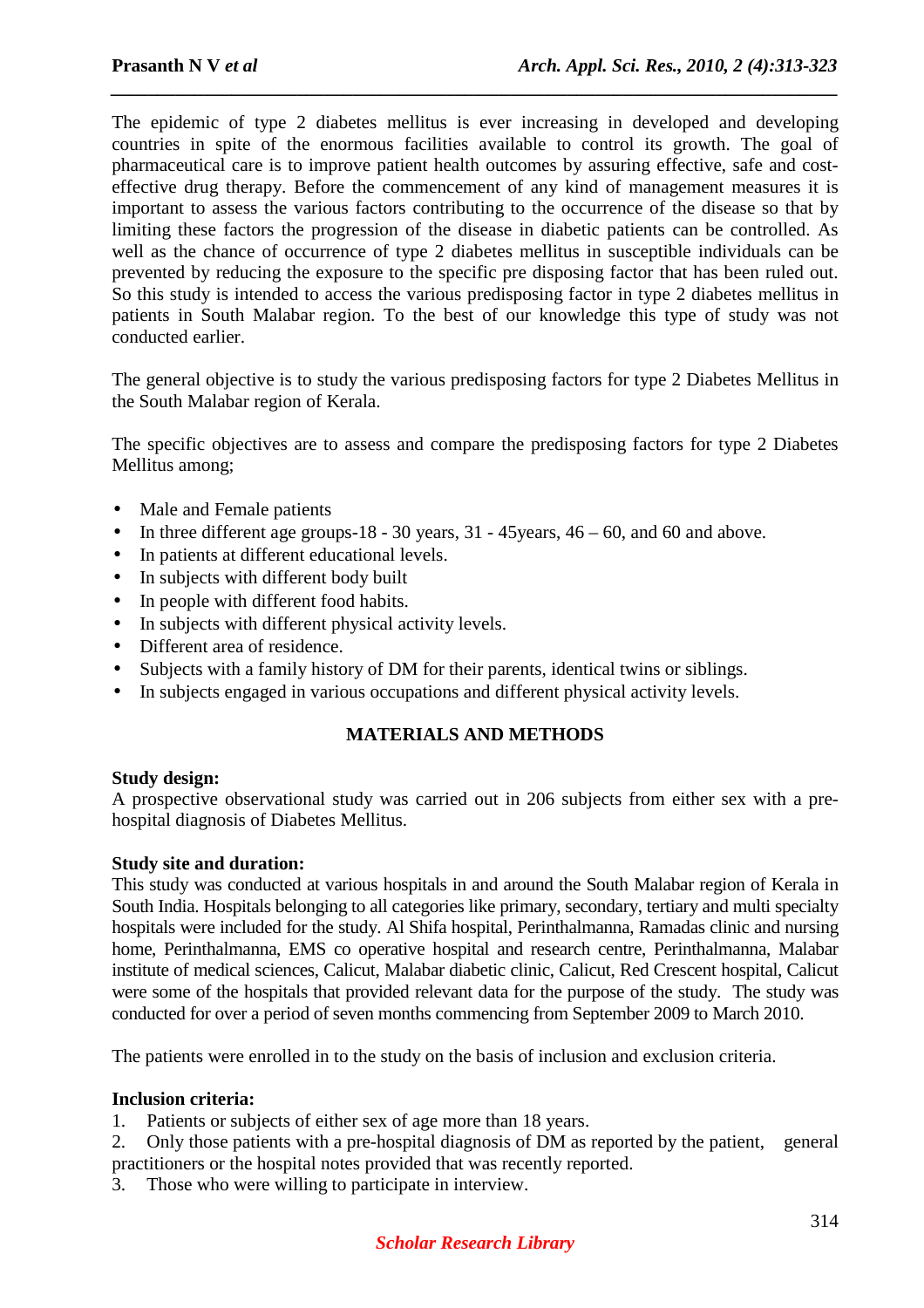# **Exclusion criteria:**

- 1. Those patients who were unwilling for the interview.
- 2. Patients with type 1 diabetes.
- 3. Patients with gestational diabetes.

# **Procedure:**

# **1. Patient enrollment.**

All patients who met the inclusion criteria were enrolled into the study. Patients were informed about the study before the commencement of the interviews.

*\_\_\_\_\_\_\_\_\_\_\_\_\_\_\_\_\_\_\_\_\_\_\_\_\_\_\_\_\_\_\_\_\_\_\_\_\_\_\_\_\_\_\_\_\_\_\_\_\_\_\_\_\_\_\_\_\_\_\_\_\_\_\_\_\_\_\_\_\_\_\_\_\_\_\_\_\_\_*

# **2**. **Patient interview.**

All the subjects were interviewed to obtain the following information.

Age, Sex, Height, Weight, Body mass index, Obesity, Educational status, Religion, Occupation, Marital status, Number of children, Family history of DM, Social history, Co morbid condition, Food habits, Life style, Stress, Incidence of cancer, Lab reports.

For the convenience of the patients as well as for the ease of assessment of data a previously validated data collection form was prepared which included all of the above said parameters. The patient was asked to fill in the form and in cases where the patient were illiterate, bed ridden or unable to fill the form themselves due to any other reasons the form was filled by the care takers, health care professionals relatives or the interviewers.

# **3. Source of data:**

The data required for the study were collected from the following sources:

- Patients.
- Patient caretakers.
- Health care professionals.
- Medical record department.
- Other sources that could provide relevant data.

# **4. Data analysis:**

The data obtained were subjected for analysis to find out various findings and their percentage value

- Incidence rate in male and female.
- Incidence rate in different age group.
- Incidence rate in different educational status.
- Incidence rate in patient having family history.

## **5. Statistical analysis:**

The analyzed data were subjected for statistical analysis to find out significance.

# **RESULTS AND DISCUSSION**

The demographical features analyzed from the study can be tabulated as follows.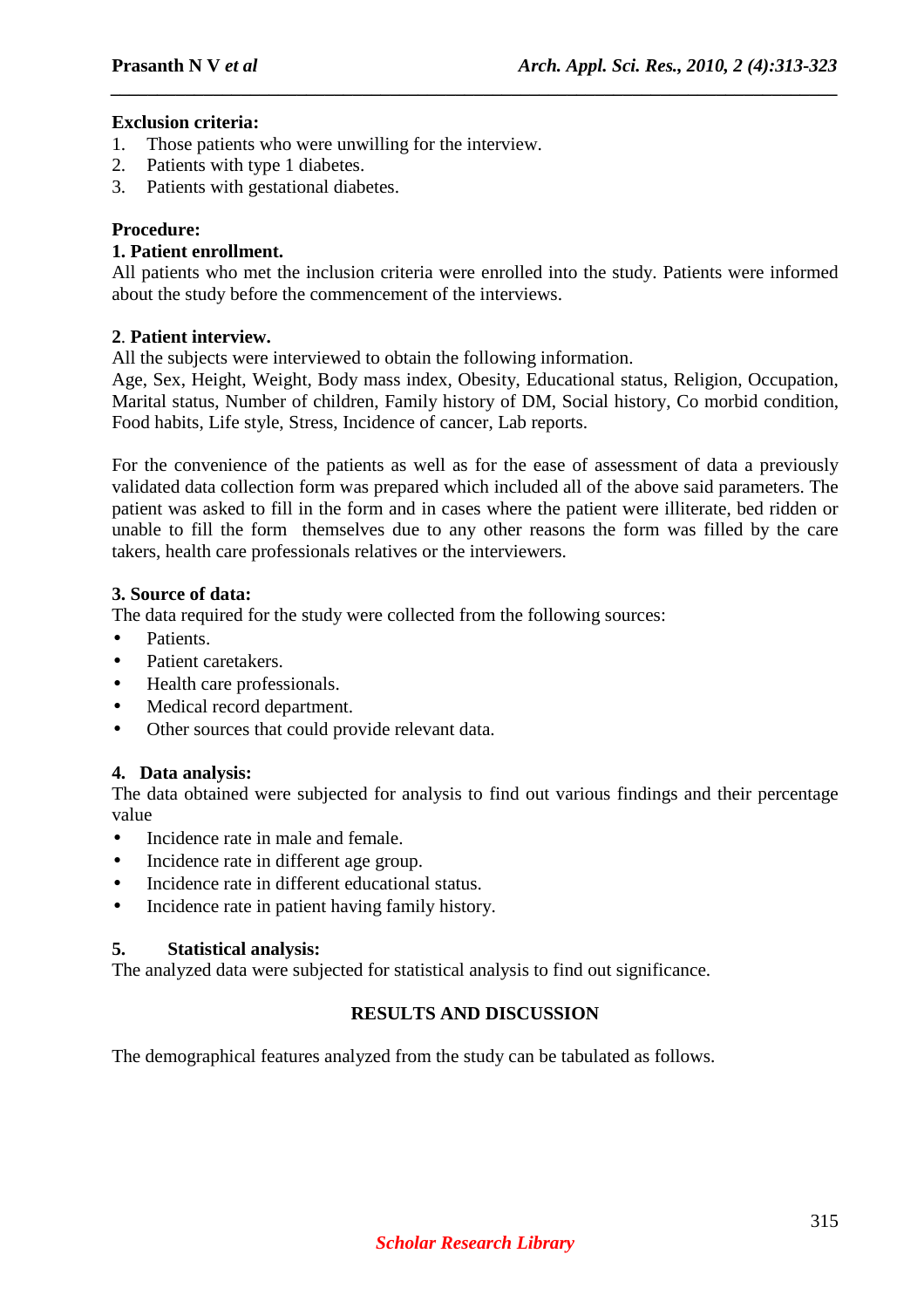| Demographic feature analyzed:   |                      | Frequency of distribution (%) |         |
|---------------------------------|----------------------|-------------------------------|---------|
| Total no. of patients enrolled. |                      | 206(100%)                     |         |
|                                 | <b>MALE</b>          |                               | 53.3%   |
| Gender                          | <b>FEMALE</b>        |                               | 46.6%   |
|                                 | 18-30                |                               | 4.3%    |
|                                 | 31-45                |                               | 20.4%   |
| Age group                       | $46 - 60$            |                               | 33.01%  |
|                                 | 60 and above         |                               | 42.23%  |
| Average Body Mass Index(BMI)    |                      |                               | 22.2    |
| Average waist to hip ratio(WHR) |                      |                               | 0.94    |
|                                 | Post graduates       |                               | 1.94%   |
|                                 | Graduates            |                               | 18.45%  |
| <b>Educational</b><br>status    | Higher secondary     |                               | 1796%   |
|                                 | Lower secondary      |                               | 16.5%   |
|                                 | Primary              |                               | 40.29%  |
|                                 | illiterate           |                               | 4.85%   |
|                                 | Obese                |                               | 14.56%  |
| <b>Body built</b>               | Lean                 |                               | 24.7%   |
|                                 | average              |                               | 60.6%   |
|                                 | Vegetarians          |                               | 4.85%   |
|                                 | Non vegetarians      |                               | 95%     |
|                                 | Oil excess           |                               | 13.106% |
|                                 | Sugar excess         |                               | 18.44%  |
|                                 | Oil and sugar excess |                               | 10.67%  |
| Food habits                     | Smoking              |                               | 10.19%  |
|                                 | Alcohol              |                               | 3.9%    |
|                                 | Smoking and alcohol  |                               | 7.76%   |
|                                 | Tobacco chewing      |                               | 0.97%   |
| Family history                  |                      |                               | 69.4%   |
|                                 | Highly active        |                               | 26.6%   |
| Level of activity               | Moderately active    |                               | 38.83%  |
|                                 | Less active          |                               | 34.46%  |

#### **Table 1: Demography of Patients**

*\_\_\_\_\_\_\_\_\_\_\_\_\_\_\_\_\_\_\_\_\_\_\_\_\_\_\_\_\_\_\_\_\_\_\_\_\_\_\_\_\_\_\_\_\_\_\_\_\_\_\_\_\_\_\_\_\_\_\_\_\_\_\_\_\_\_\_\_\_\_\_\_\_\_\_\_\_\_*

Influence of sex as a predisposing factor of type 2 diabetes mellitus can be represented as shown below. Out of the 206 patients enrolled in the study, 96 were female and 110 were male. The above graph shows the association of type 2 diabetes mellitus with sex. This shows that of all the subjects enrolled 46.6% were females while 53.3% were male.



#### **Figure.1: Gender Distribution**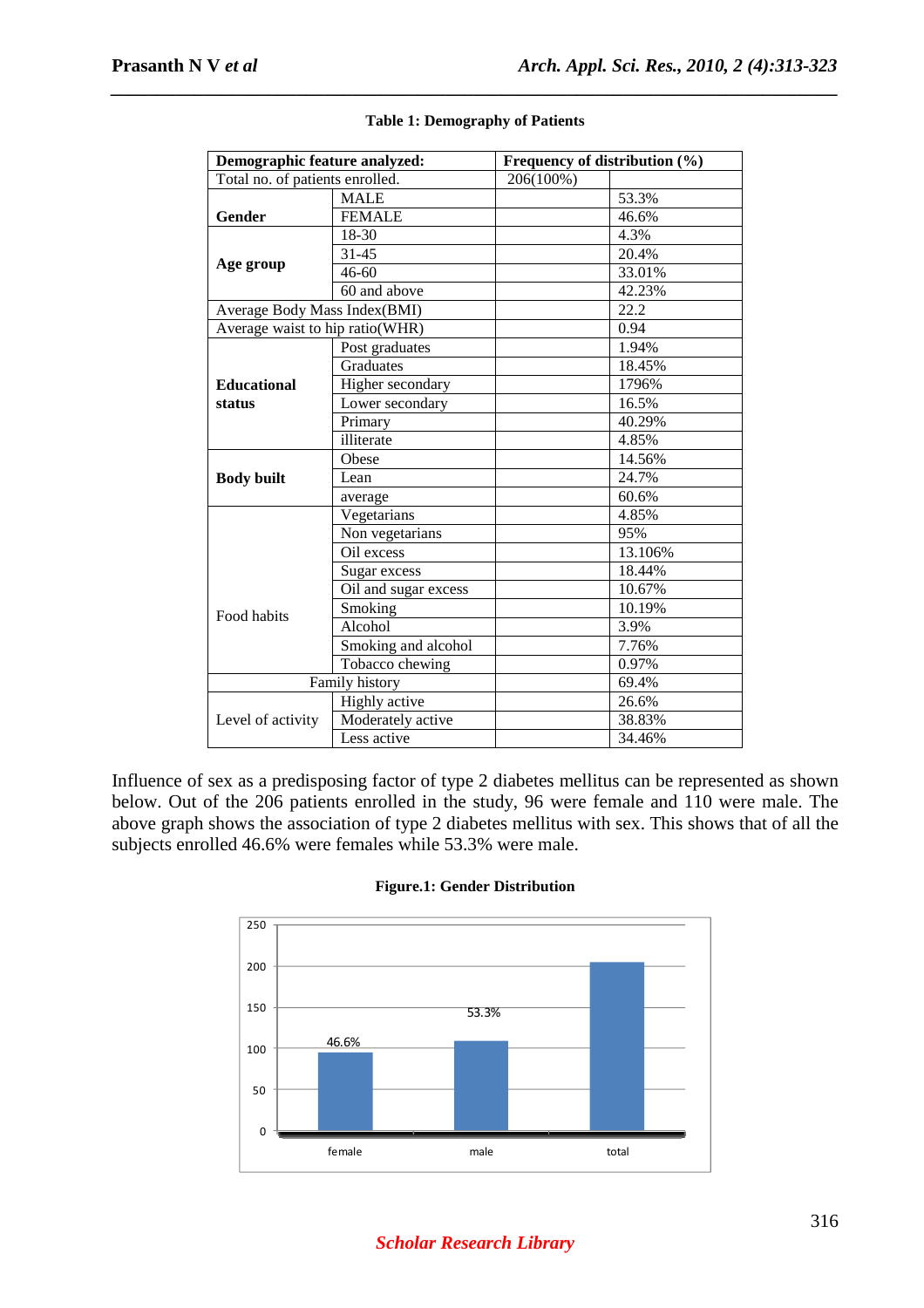#### **Table 2: Age Group Distribution**

| Age group distribution (%) |       |        |               |  |
|----------------------------|-------|--------|---------------|--|
| 18-30                      | 31-45 | 46-60  | 60 and above. |  |
|                            | 20.4% | 33.01% | 42.23%        |  |

*\_\_\_\_\_\_\_\_\_\_\_\_\_\_\_\_\_\_\_\_\_\_\_\_\_\_\_\_\_\_\_\_\_\_\_\_\_\_\_\_\_\_\_\_\_\_\_\_\_\_\_\_\_\_\_\_\_\_\_\_\_\_\_\_\_\_\_\_\_\_\_\_\_\_\_\_\_\_*





There were 9 patients lying in the age group 18 to 30, in the age group 31 to 45 there were 42 patients, in the age group 46 to 60 there were 68 subjects and majority of the subjects were 60 years or older which constituted 87 out of the total 206 patients.



**Figure 3: Correlation of Education and Diabetes Mellitus** 

The association of educational status of patients with the occurrence of type 2 diabetes mellitus is shown in the graph. Out of the total subjects only 4 were post graduates. There were 38 graduates with diabetes. The number of subjects who had qualifications of higher and lower secondary education were 37 and 34 respectively. 10 of the patients were illiterate. Majority of the patients were holding a primary level of education that is there were 83 patients belonging to this category.

Post graduates comprised only 1.94%, graduates 18.45% higher and lower secondary 17.96% and 16.5%, illiterates constituted only 4.85% and primary education level comprised around 40.29% of the total sample size.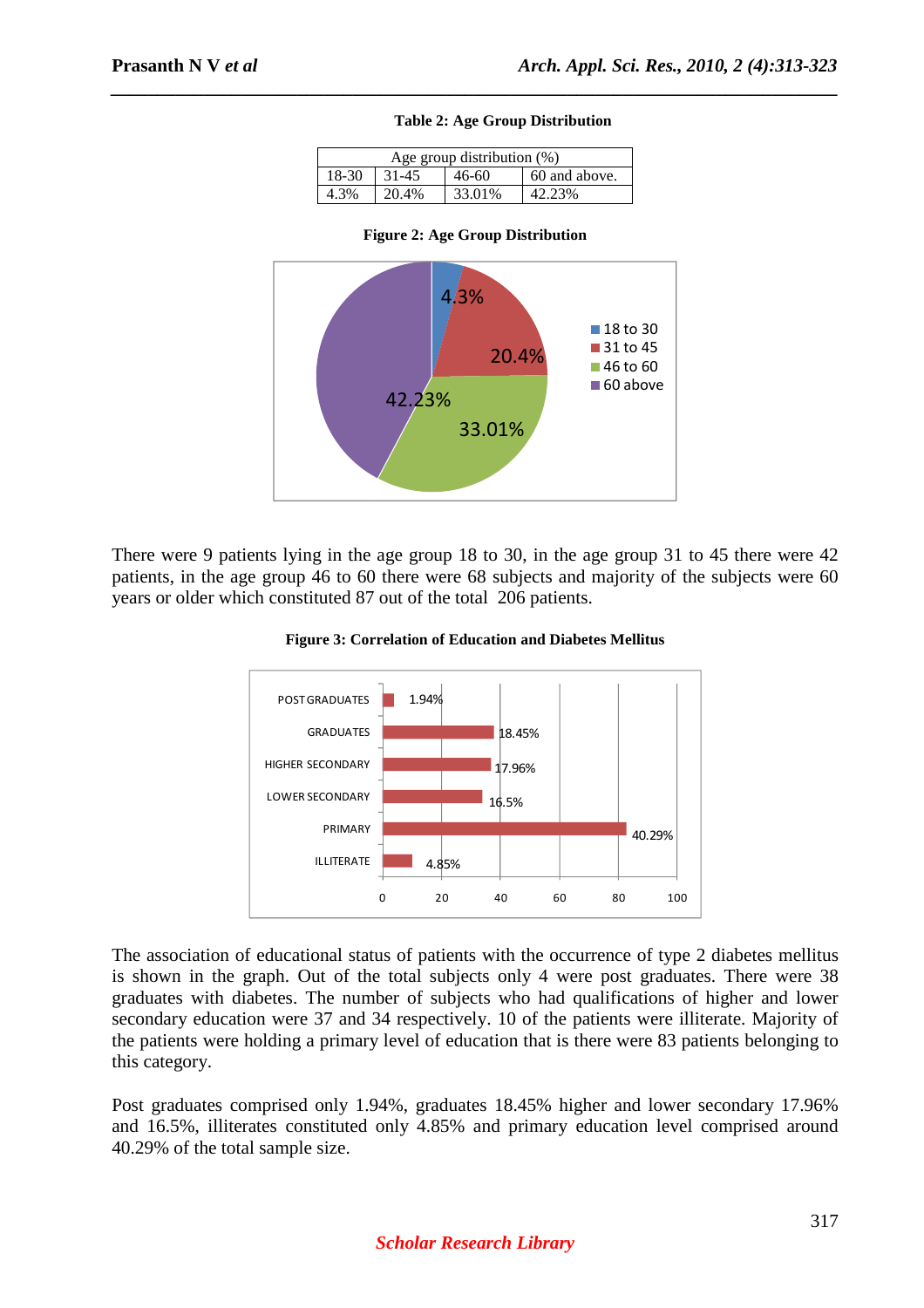#### **Figure 4: Body Built and Diabetes**

*\_\_\_\_\_\_\_\_\_\_\_\_\_\_\_\_\_\_\_\_\_\_\_\_\_\_\_\_\_\_\_\_\_\_\_\_\_\_\_\_\_\_\_\_\_\_\_\_\_\_\_\_\_\_\_\_\_\_\_\_\_\_\_\_\_\_\_\_\_\_\_\_\_\_\_\_\_\_*



The prevalence of type 2 diabetes among subjects with carrying body built is summarized as follows. The obese people constituted only 14.56% of the sample size and the lean covered 24.7% while the subjects with an average body built comprised 60.6%of the entire sample size.





The food habits of the subjects were that only 10 of the 206 patients were pure vegetarians. Remaining 196 subjects were non vegetarians. Also 27 patients were taking oily food in excess while 38 of them were having excess sugar intake. 22 patients were fond of both oily and sugar rich food. 119 of the sample size might be aware of the dietary restrictions that have to be followed in diabetic life and so they had no excess sugar or oil intake. Majority of the patients

# *Scholar Research Library*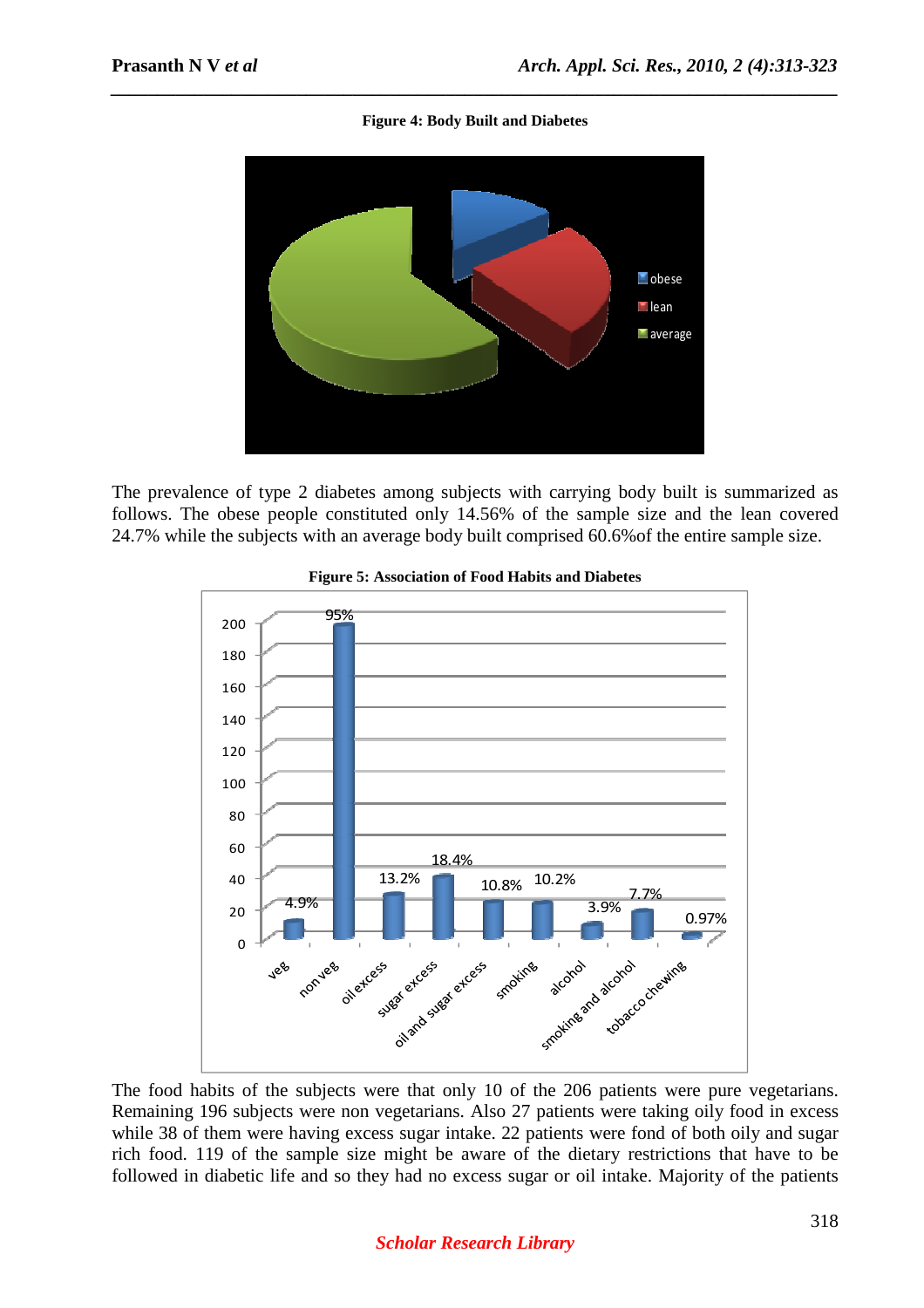kept away from social habits like alcohol, smoking etc. 159 patients did not have such habits. 21 subjects were following smoking and 8 were alcoholic.16 of them had both the habits while only 2 had the habit of tobacco chewing.

*\_\_\_\_\_\_\_\_\_\_\_\_\_\_\_\_\_\_\_\_\_\_\_\_\_\_\_\_\_\_\_\_\_\_\_\_\_\_\_\_\_\_\_\_\_\_\_\_\_\_\_\_\_\_\_\_\_\_\_\_\_\_\_\_\_\_\_\_\_\_\_\_\_\_\_\_\_\_*





The most alarming among the results were that only 18 among the 206 worked out exercises on a regular basis. Remaining 188 subjects were not involved any sort of physical activity.



#### **Figure 7: Area of Residence and Diabetes**

The rural urban variations among the subjects were also studied. 112 subjects belonged to rural areas while 59 were from 7 urban areas, yet 35 members were NRIs.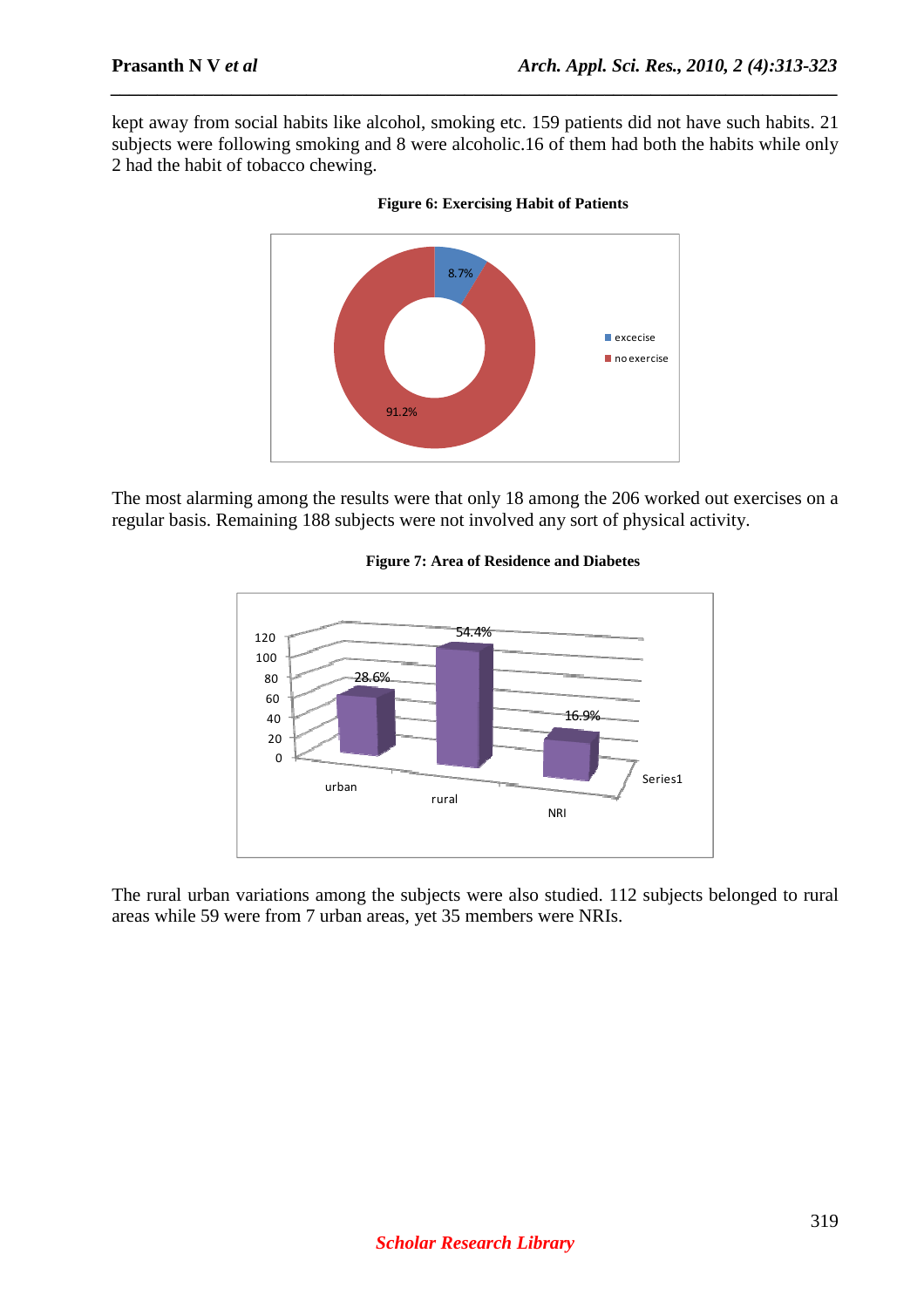

**Figure 8: Genetic Distribution of Diabetes** 

*\_\_\_\_\_\_\_\_\_\_\_\_\_\_\_\_\_\_\_\_\_\_\_\_\_\_\_\_\_\_\_\_\_\_\_\_\_\_\_\_\_\_\_\_\_\_\_\_\_\_\_\_\_\_\_\_\_\_\_\_\_\_\_\_\_\_\_\_\_\_\_\_\_\_\_\_\_\_*

**Figure 9: Genetic Association of Type 2 Diabetes Mellitus** 





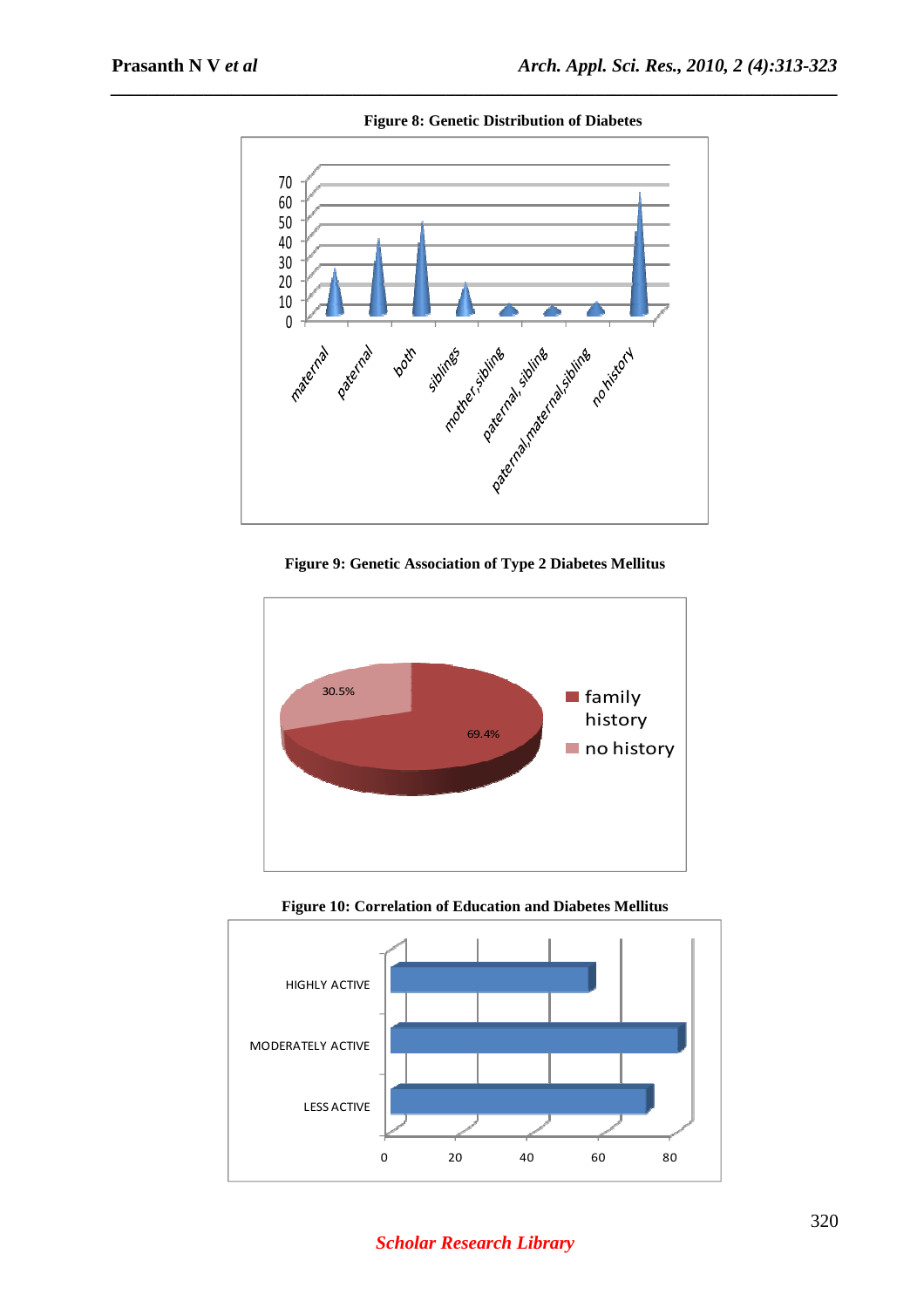Family history of the subjects was analyzed and it was found that 69.4% of the subjects had a family history of diabetes either in father, mother, or in siblings or in all groups. Only 30.5% did not have a family history of diabetes.

*\_\_\_\_\_\_\_\_\_\_\_\_\_\_\_\_\_\_\_\_\_\_\_\_\_\_\_\_\_\_\_\_\_\_\_\_\_\_\_\_\_\_\_\_\_\_\_\_\_\_\_\_\_\_\_\_\_\_\_\_\_\_\_\_\_\_\_\_\_\_\_\_\_\_\_\_\_\_*

The prevalence rates of diabetes among subjects belonging to different levels of physical activity is that the incidence was only 26.6% in highly active individuals who were mainly people who earned their living through daily wages. Moderately active subjects comprised 38.83% of the sample size while the least active people were 34.46% of the population assessed.

The average BMI calculated among the subjects were 22.2 and average WHR was 0.94. That is on an average, the BMI as well as WHR did not show the prevalence of obesity. This can be attributed to the primary symptoms of diabetes mellitus that there would be prominent weight loss in the patients.

Also only four of the subjects were leading a single life; other 202 patients were married and were living with family.

The bar graph below summarizes all the predisposing factor taken for the study and the most prevailing parameter of each specific objective of the study is considered and is represented in the graph.



**Figure 11: demography of patients** 

Of all the factors assessed the lack of physical exercise, non vegetarian food habits and family history of type 2 diabetes mellitus are the most highlighting parameters that could be analyzed.

In our study we have detected that majority of our subjects belonged to the age group of 60 and above. 59.22% of the sample size was comprised of the elderly people. This hardly correlates with the study<sup>[2]</sup> conducted by D Shobha Malini et al where they found out that majority of their patients belonged to age group 46 to 50 years of age. But they specified that there is increased onset of diabetes among younger age group in Indians. 24.75% of our subjects were of ages 18 to 45 years.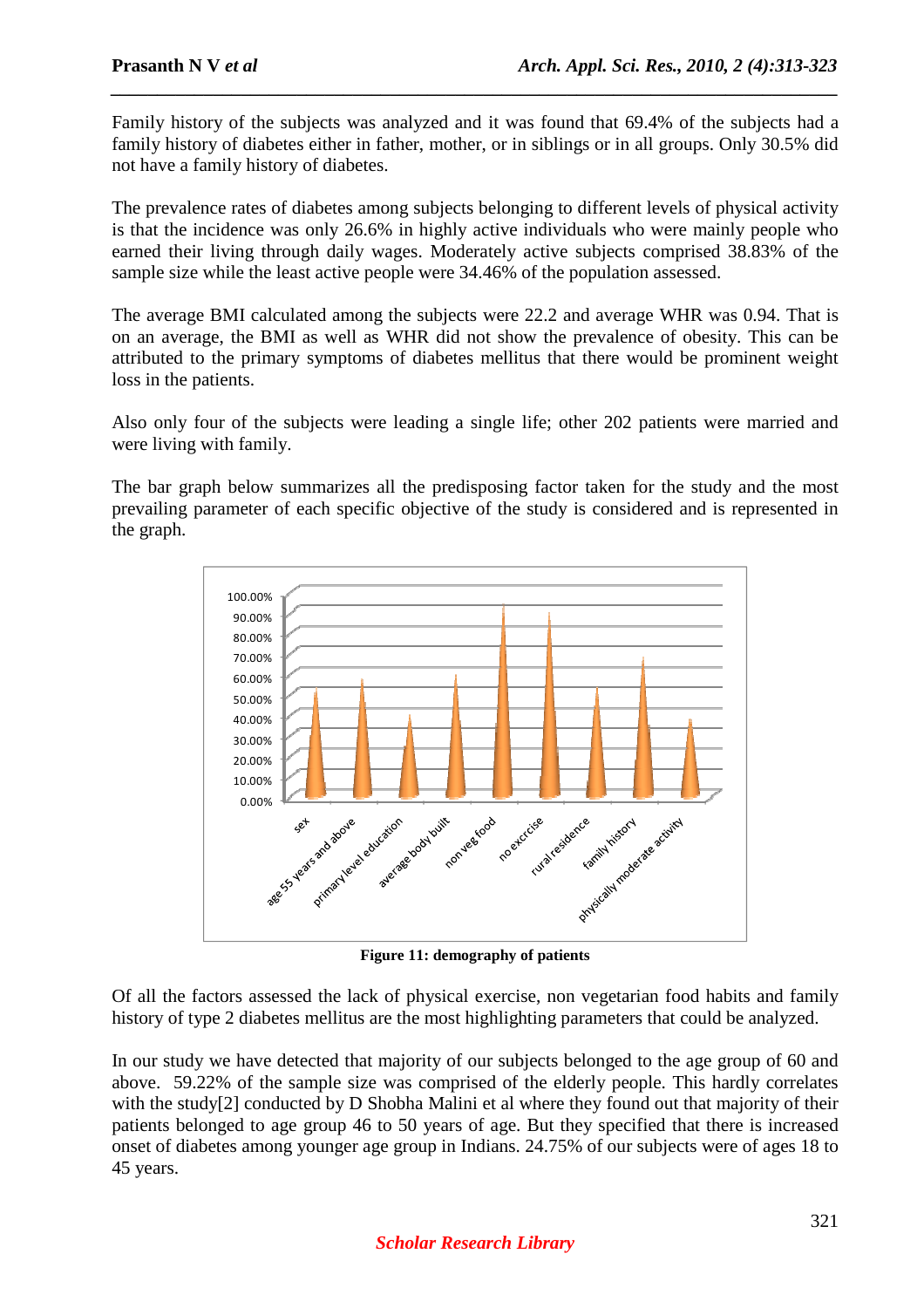The distribution of diabetes among male and female patients was also different. There is an increased incidence among males. 53.3% of the subjects were male while female were only 46.6%. Sanjeev Mangrulkar and Pushkar S Khair [3] while comparing the surgical wounds among diabetic and non diabetic found out that males had 1.9 times more the risk of having affected wound than in females. But A. Fisch et al conducted a study in West Africa and there the situations were different. [4] The male to female ratio among the African rural population was 0.64 while in our study it is 1.15.

*\_\_\_\_\_\_\_\_\_\_\_\_\_\_\_\_\_\_\_\_\_\_\_\_\_\_\_\_\_\_\_\_\_\_\_\_\_\_\_\_\_\_\_\_\_\_\_\_\_\_\_\_\_\_\_\_\_\_\_\_\_\_\_\_\_\_\_\_\_\_\_\_\_\_\_\_\_\_*

The educational status of patients also had its significance in the study. About 40.29% of the subjects had only primary level of education. Four patients were post graduates and this wide variation clearly shows the association of education in diabetes. D. A. Satpute et al [5] proposed that education of the patients is important in the management of the disease. They also said that various factors like understanding of the patients about the disease, socio economic factors, dietary regulation, self monitoring of blood glucose, are known to play a vital role in diabetes management. Alberto Barceló et al [6] found out in their study that diabetes particularly affects people from the lower socio economic classes, as evidenced by high prevalence rate in the people with lower educational levels in Bolivia and in Jamaica.

60.6% of our subjects were having an average body built. The average BMI of the sample size was 22.2 and the average WHR was 0.94. Obese population comprised only14.56% and lean subjects were about 24.7%. But our study shows that diabetes prevails in subjects with average body built in developing countries like India. The West African survey on diabetes [7] showed that BMI and obesity is a strong risk factor in the rural population of Mali in West Africa.

The dietary habits had its importance in the incidence of diabetes that 95.14% of the subjects were non vegetarians. Nihal Thomas et al [8] suggested that various food habits of patients have very significantly contributed in the development of diabetes. Carbohydrate and fat rich food has a strong association with the development of diabetes.

It was pathetic that only 8.8% of the subjects were practicing any sort of exercise or yoga on regular basis. This is a key factor for the development of diabetes. Also only 26.29% of the populations were engaged in physically well active occupation. 34.46% of the samples were least active.

The rural urban variations among the subjects studied showed that112 subjects belonged to rural areas while 59 were from urban areas, yet 35 members were NRIs. That is about a half of the sample size (54.2%) belonged to the rural population. This very much complies with studies conducted by A. Fisch [4] where they found out that the prevalence was about 92% in the West African rural subjects. This was explained on the basis that carbohydrate rich food and oil rich food were cheaper and easily available for the rural population than that of food rich in dietary fibers and antioxidants. [8]

Genetic association of diabetes is very relevant that the genetic locus is chromosome 6 even though the HLA association is not yet established. [1]. Our study ruled out that 69.4% of our subjects were having a clear association of family history of diabetes.

The J.A. Cantrill and J.Wood [9] quoted that if a parent has type 2 diabetes the relative risk of the child for developing type 2 diabetes mellitus was 5 to 10%. This data is much supported by the results from our study that 109 of the 206 patients were having inheritance of diabetes from their parents, father, mother or both.